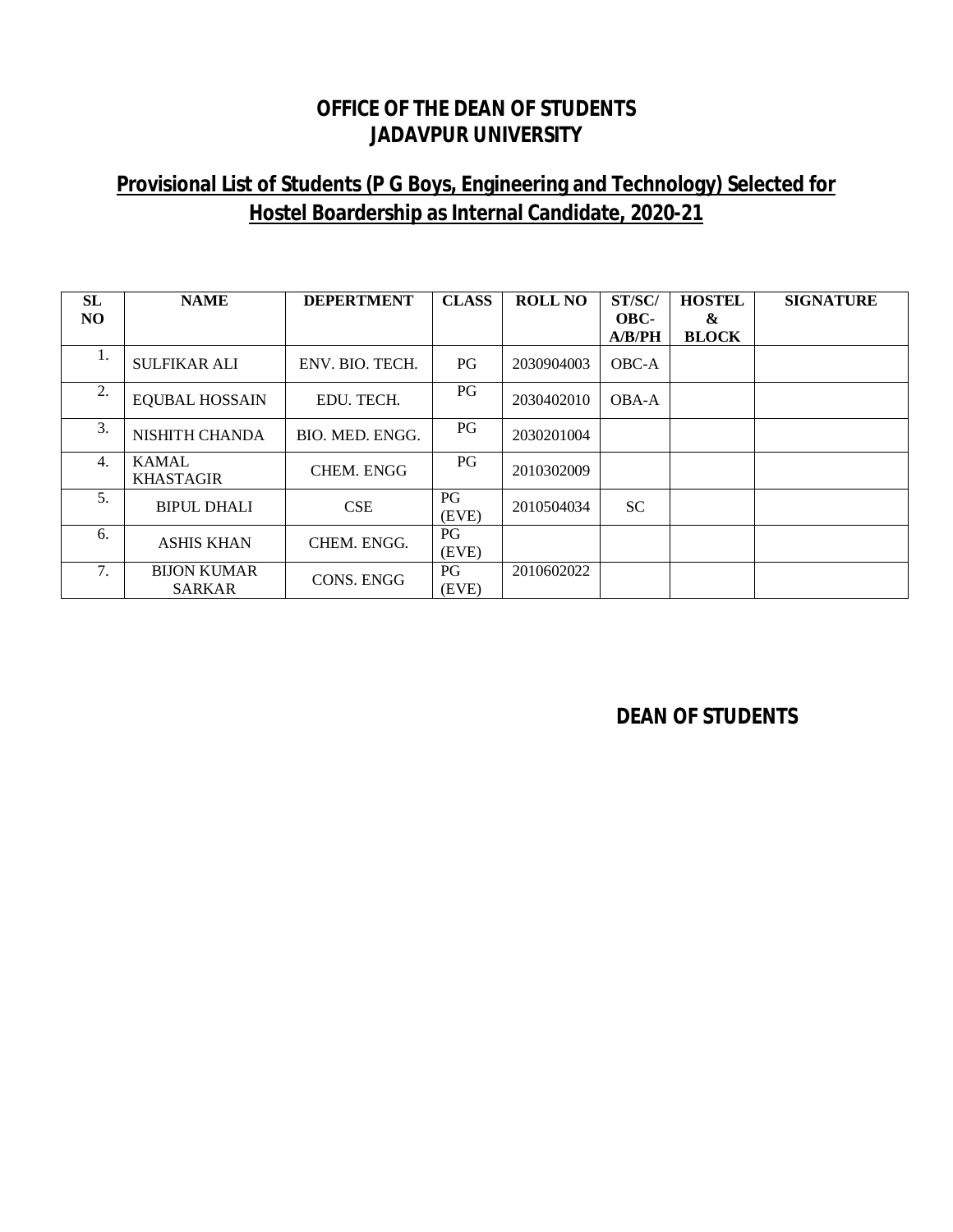### **OFFICE OF THE DEAN OF STUDENTS JADAVPUR UNIVERSITY Provisional List of Students (P G Boys, Science Faculty) Selected for Hostel Boardership as Internal Candidate, 2020-21**

| SI.<br>NO        | <b>Name</b>                               | <b>Department</b>  | <b>Roll No</b> | SC/ST/<br>PH/OBC | <b>HOSTEL</b><br><b>BLOCK</b> | <b>SIGNATURE</b> |
|------------------|-------------------------------------------|--------------------|----------------|------------------|-------------------------------|------------------|
| 1.               | <b>SOUVIK KR. ROY</b>                     | <b>MATHEMATICS</b> | 2020602013     | SC               | <b>B.BLOCK</b>                |                  |
| 2.               | <b>SAIKAT MANNA</b>                       | <b>MATHEMATICS</b> | 2020602073     |                  | N.B.H                         |                  |
| 3.               | <b>ABDUS SOVAN</b>                        | <b>MATHEMATICS</b> | 2020602018     | OBC-A            | OLD P.G                       |                  |
| 4.               | <b>TANMOY SARKAR</b>                      | <b>MATHEMATICS</b> | 2020602015     | $\overline{SC}$  | N.B.H                         |                  |
| $\overline{5}$ . | MD. SK. SAHIDULLA                         | <b>PHYSICS</b>     | 2020702022     |                  | OLD P.G                       |                  |
| 6.               | <b>MINGMA LAMA</b>                        | <b>PHYSICS</b>     | 2020702019     | <b>ST</b>        | <b>B.BLOCK</b>                |                  |
| 7.               | <b>AKASH PRAMANIK</b>                     | <b>PHYSICS</b>     | 2020702015     |                  | OLD P.G                       |                  |
| 8.               | <b>SHOAIB AKHTAR</b><br><b>ALI MONDAL</b> | <b>PHYSICS</b>     | 2020702001     | OBC-A            | N.B.H                         |                  |
| 9.               | <b>SOUVIK BARUA</b>                       | <b>PHYSICS</b>     | 2020702013     | SC               | OLD P.G                       |                  |
| 10.              | <b>BALARAM DAS</b>                        | <b>PHYSICS</b>     | 2020702004     | <b>SC</b>        | N.B.H                         |                  |
| 11.              | <b>INDRAJIT BARMAN</b>                    | <b>CHEMISTRY</b>   | 2020102008     | $\overline{SC}$  | N.B.H                         |                  |
| 12.              | <b>NILAY SARKAR</b>                       | <b>CHEMISTRY</b>   | 2020102008     | $\overline{SC}$  | <b>B.BLOCK</b>                |                  |
| 13.              | <b>SUMAN TUDU</b>                         | ELECTRONIC SCI.    | 002020705003   | <b>ST</b>        | OLD P.G                       |                  |
| 14.              | <b>KIRAN KUMAR</b><br><b>MURMU</b>        | <b>MATHEMATICS</b> | 002020602013   | <b>ST</b>        | N.B.H                         |                  |

#### **DEAN OF STUDENS**